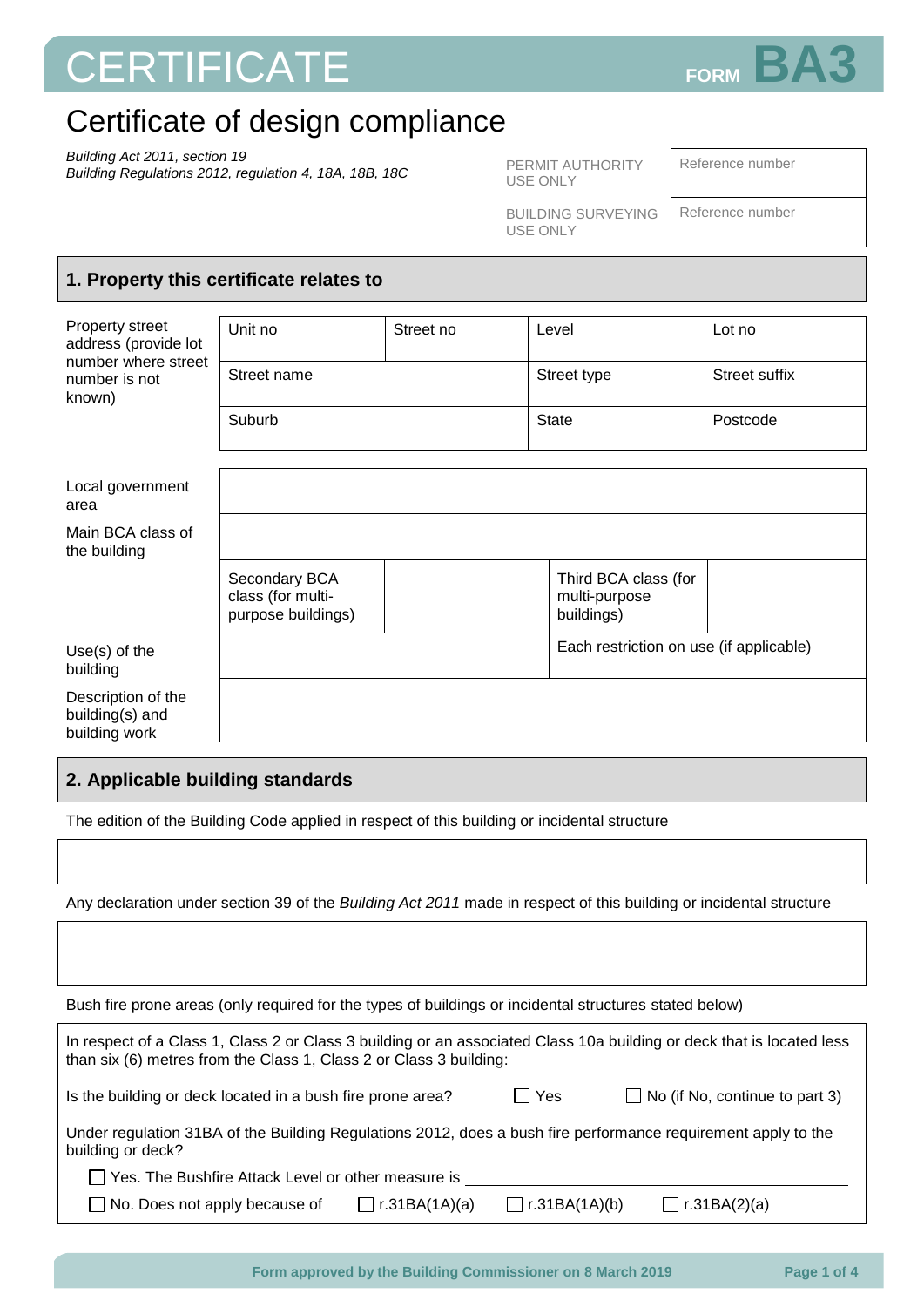#### **3. Plans, specifications and other documents**

Plans and specifications specified in accordance with section 19(3) of the *Building Act 2011*

| Drawing numbers |  |  |
|-----------------|--|--|
| Specifications  |  |  |
|                 |  |  |

Technical documents

#### **4. Other prescribed requirements**

Details of any advice given by the FES Commissioner in respect of the plans and specifications (Class 2 to Class 9 buildings only)

Details of any notification given to the FES Commissioner under regulation 15A(1) of the Building Regulations 2012 (Class 2 to Class 9 buildings only)

Details of each performance solution and the assessment methods used as required under regulation 18A of the Building Regulations 2012 for:

- Class 2 to Class 9 buildings; or
- the bush fire performance requirement for Class 1 buildings in bush fire prone areas.

#### **5. Inspections and tests**

List the applicable inspections and tests prescribed under section 36(2)(a) of the *Building Act 2011* (i.e. as prescribed in regulations 27 and 28 and Schedule 3 of the Building Regulations 2012)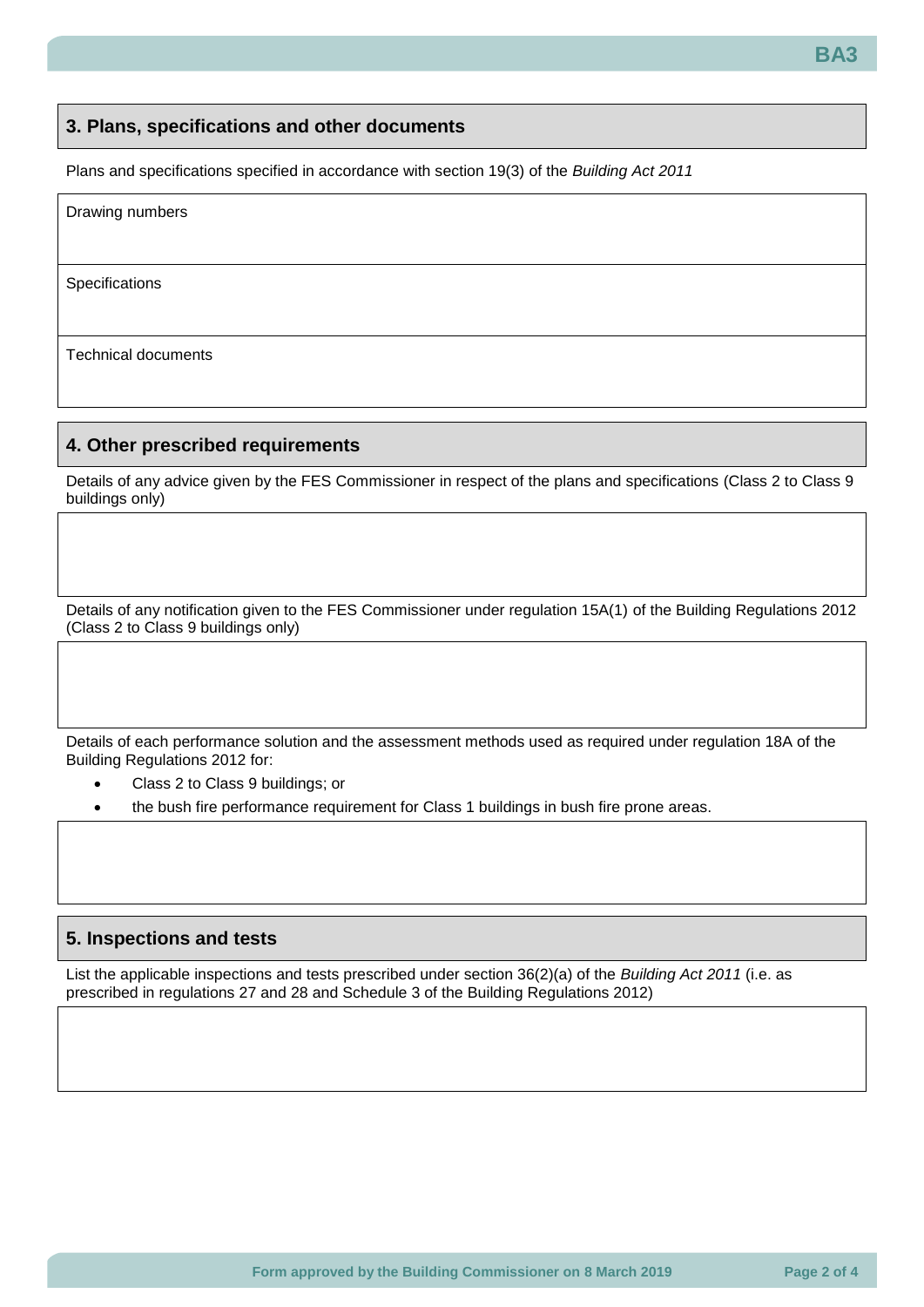#### **6. Declaration**

- 1. This building or incidental structure, if completed in accordance with the plans, specifications and technical documents specified in part 3 of this certificate, will comply with each applicable building standard.
- 2. I have applied the edition of the Building Code specified in part 2 of this certificate in respect of the building or incidental structure.
- 3. A declaration under section 39 of the *Building Act 2011* that a building standard does not apply or is modified in a way as specified in part 2 of this certificate in respect to this building or incidental structure  $\Box$  has been made or  $\Box$  has not been made.
- 4. Each performance solution that is relied upon to establish compliance with a building standard is shown on the plans and specifications specified in part 3 of this certificate. Where required, I have made the necessary statements in part 4 of this certificate.
- 5. Where required by the Building Regulations 2012, plans and specifications provided in sufficient detail to allow assessment of compliance with the FES Commissioner's operational requirements were provided to the FES Commissioner at least 15 business days prior to the date of this certificate.
- 6. Details of any advice given by the FES Commissioner in respect of the plans and specifications are set out in part 4 of this certificate.
- 7. I have notified the FES Commissioner of the details of any part of the FES Commissioner's advice that is not incorporated in the plans and specifications specified in part 3 of this certificate and the reasons for not incorporating that advice and details of this notification are set out in part 4 of this certificate.
- 8. Where this certificate relates to a Class 1, Class 2 or Class 3 building or an associated Class 10a building or deck that is located less than six (6) metres from the Class 1, Class 2 or Class 3 building, I have made the required statements in part 2 of this certificate in respect to bush fire prone areas.
- 9. I am an independent building surveyor as defined in section 4 of the *Building Act 2011*.

| <b>Building surveying</b><br>practitioner's name         |                     |           |              |             |          |                            |
|----------------------------------------------------------|---------------------|-----------|--------------|-------------|----------|----------------------------|
| Street address<br>(provide lot number<br>where street    | Unit no             | Street no |              | Level       |          | Lot no                     |
| number is not<br>known)                                  | Street name         |           |              | Street type |          | <b>Street suffix</b>       |
|                                                          | Suburb              |           | <b>State</b> |             | Postcode | Country (if not Australia) |
| <b>OR</b>                                                |                     |           |              |             |          |                            |
| PO Box address                                           | PO Box no           |           |              |             |          |                            |
|                                                          | Suburb              |           | <b>State</b> |             | Postcode | Country (if not Australia) |
|                                                          |                     |           |              |             |          |                            |
| Email address                                            |                     |           |              |             |          |                            |
| Phone/fax                                                | Fax<br>Phone no     |           |              |             |          |                            |
|                                                          |                     |           |              |             |          |                            |
| Registration details                                     | Registration number |           |              |             |          | Level                      |
| <b>Building surveying</b><br>practitioner's<br>signature |                     |           |              |             |          | Date                       |